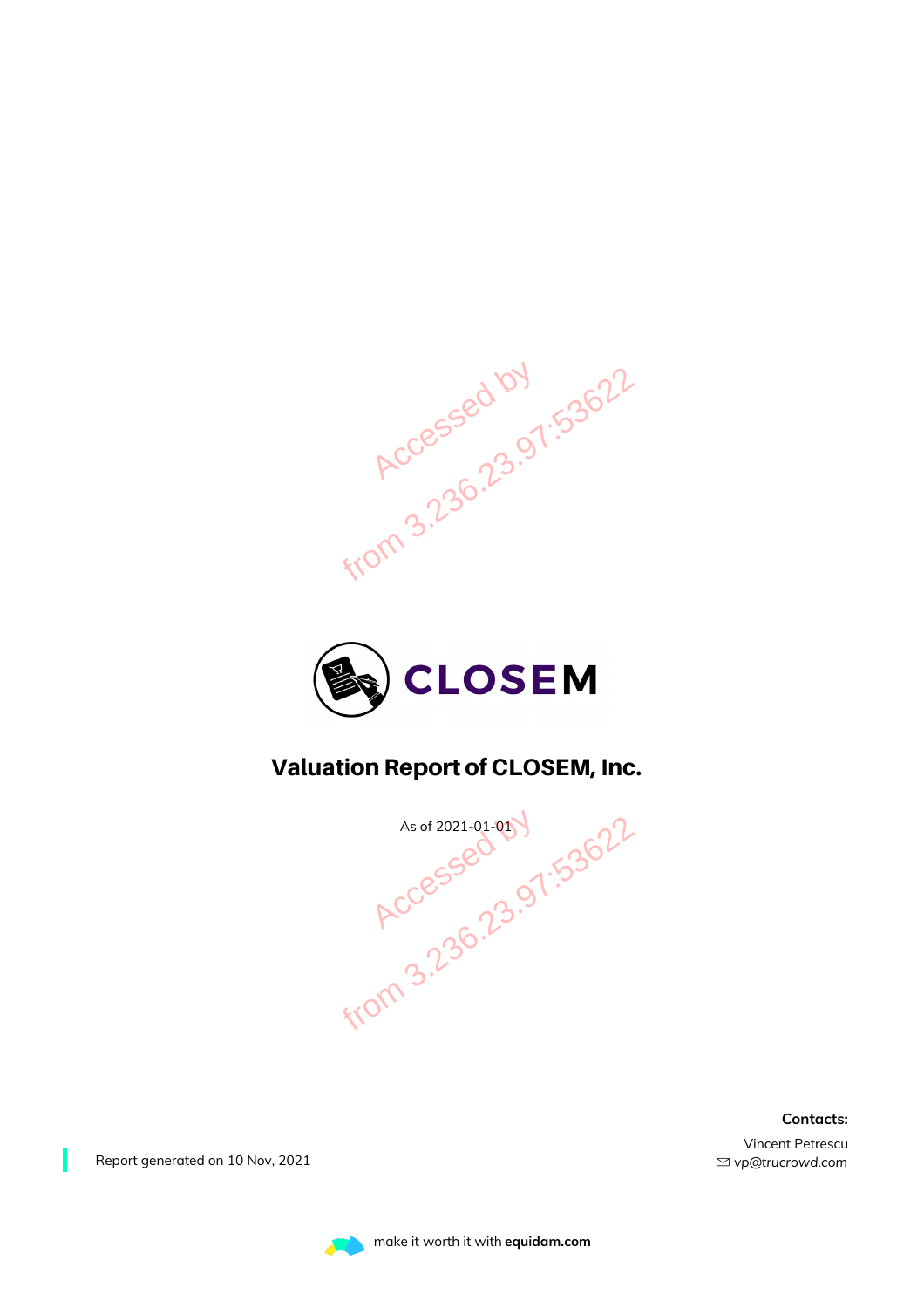### Table of Contents

| Company summary              | 3                   |
|------------------------------|---------------------|
| Forecasts summary            | 4                   |
| Current ownership            | 5                   |
| Valuation                    |                     |
| Qualitative methods          |                     |
| <b>Scorecard Method</b>      |                     |
| Checklist Method             |                     |
| Qualitative traits summary   | 9                   |
| VC method                    | 10                  |
| <b>DCF Methods</b>           |                     |
| DCF with LTG                 | 11                  |
| DCF with Multiples           | 12                  |
| <b>Financial Projections</b> | 13                  |
| Conclusion                   | 15                  |
| Appendix                     | .53622<br>16        |
|                              | $\dot{\mathcal{Q}}$ |
|                              | from 3.23r          |
|                              |                     |
|                              |                     |
|                              |                     |

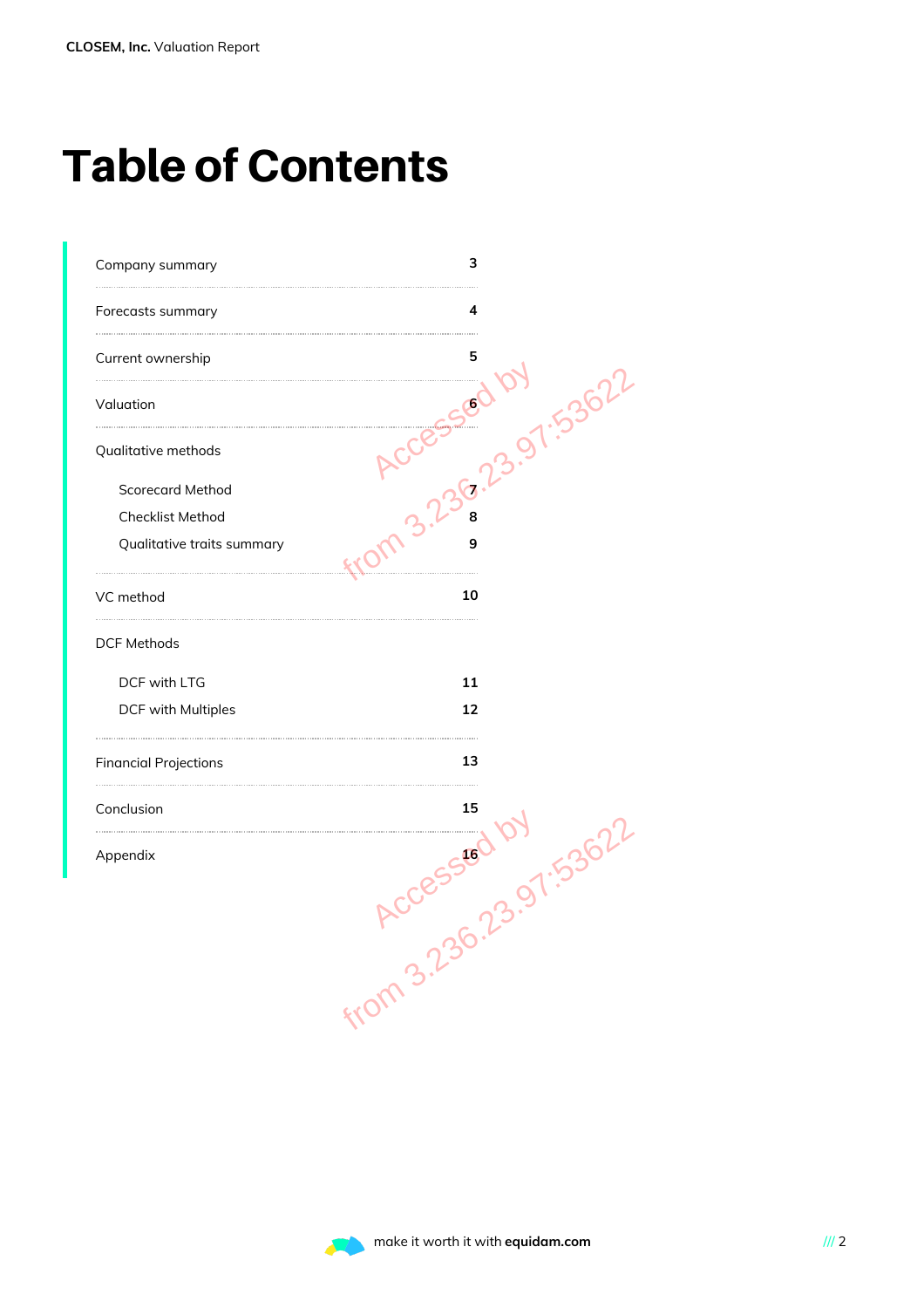### Company summary CLOSEM, Inc.

United States

Industry: **It Services & Consulting** Business Activity: **Cloud Computing Services**

Founders: **2** Employees: **0** Started in: **2020** Incorporated: **Yes** Year of incorporation: **2020** Founders' committed capital: **\$600000**

01/2020 - 12/2020

#### $\approx$ **Opportunity**

#### Business model: **B2B** Scalable Product: **Yes**

# Latest operating performance Accessed by 1.53622

| Scalable Product: Yes<br>Exit strategy: Multiple exit opportunities                                                                                  | Revenues                                                        |
|------------------------------------------------------------------------------------------------------------------------------------------------------|-----------------------------------------------------------------|
|                                                                                                                                                      | <b>EBITDA</b><br>Ebitda margin                                  |
| <b>Current Operations</b><br>Stage of development: Startup stage<br>Employees (excluding founders, interns and freelancers): 0<br>Profitability: Yes | <b>EBIT</b><br>Ebit margin<br>Cash in hand<br>All numbers in \$ |
| /// More information on the history, milestones, team, etc., (e.g. pitchdeck) can be requested by the company                                        |                                                                 |

 $\circledS$ 

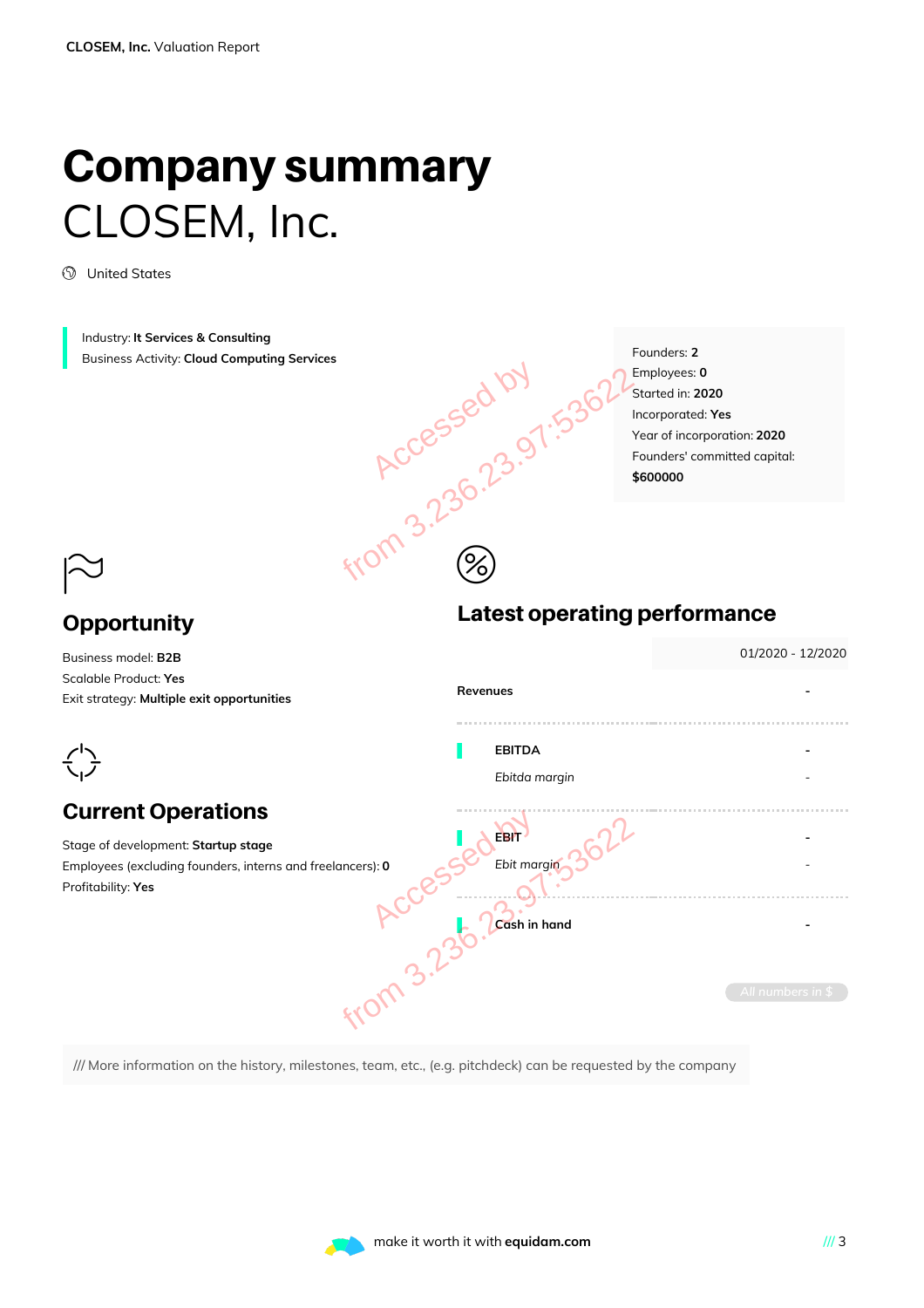### Forecasts summary Future profitability

Revenues **C** Costs **C** EBITDA



### Cash forecast



/// Full profit and loss and cash flow forecast at page 14.

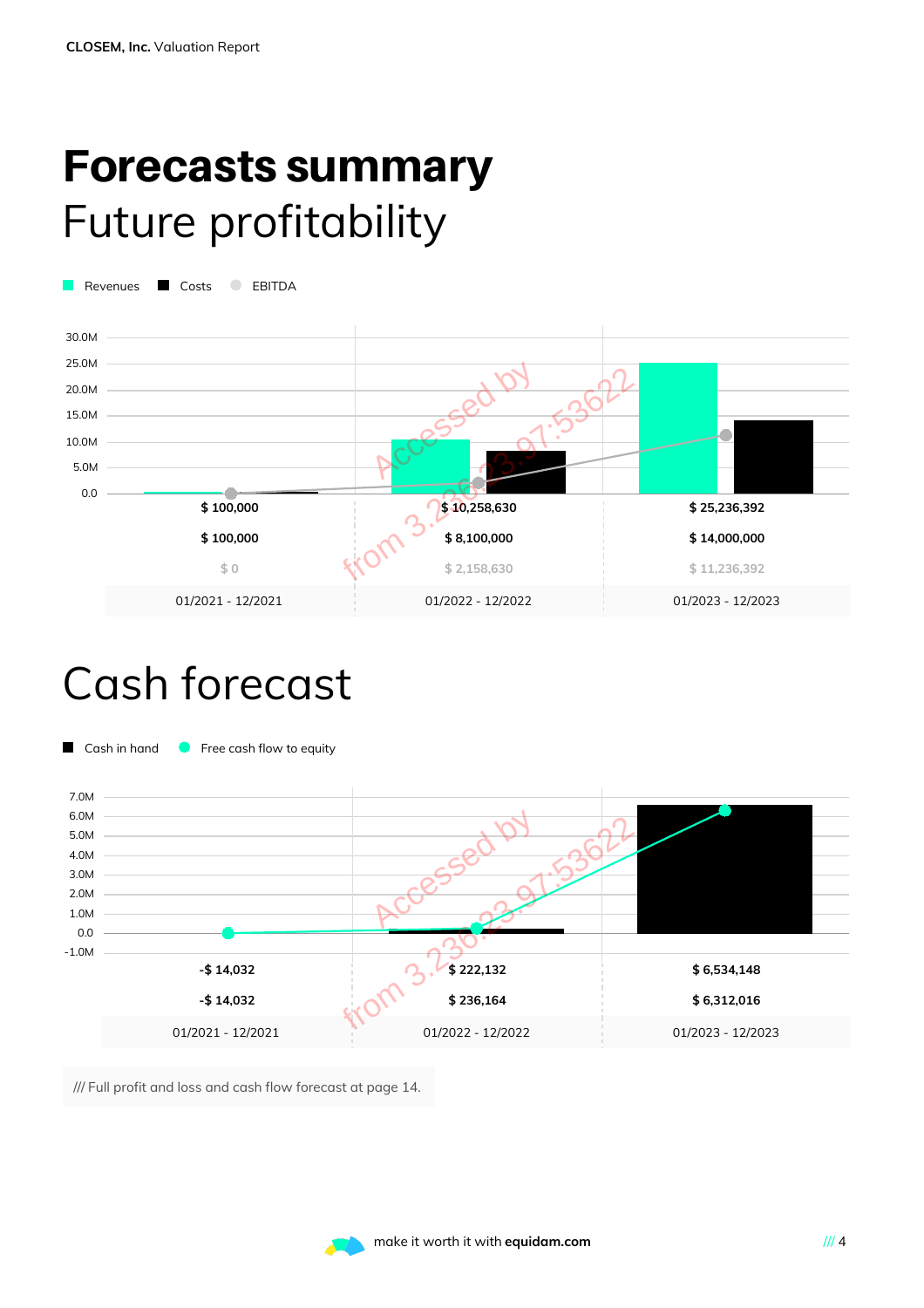### Past funding rounds

Here is an overview of the past funding rounds and valuations of the company.

*No funding rounds to date*

### Current ownership

Here is an overview of the current shareholders in the company. More information on type of shares, unassigned shares, and in general a detailed cap table can be requested to the company in question. the company. More informate



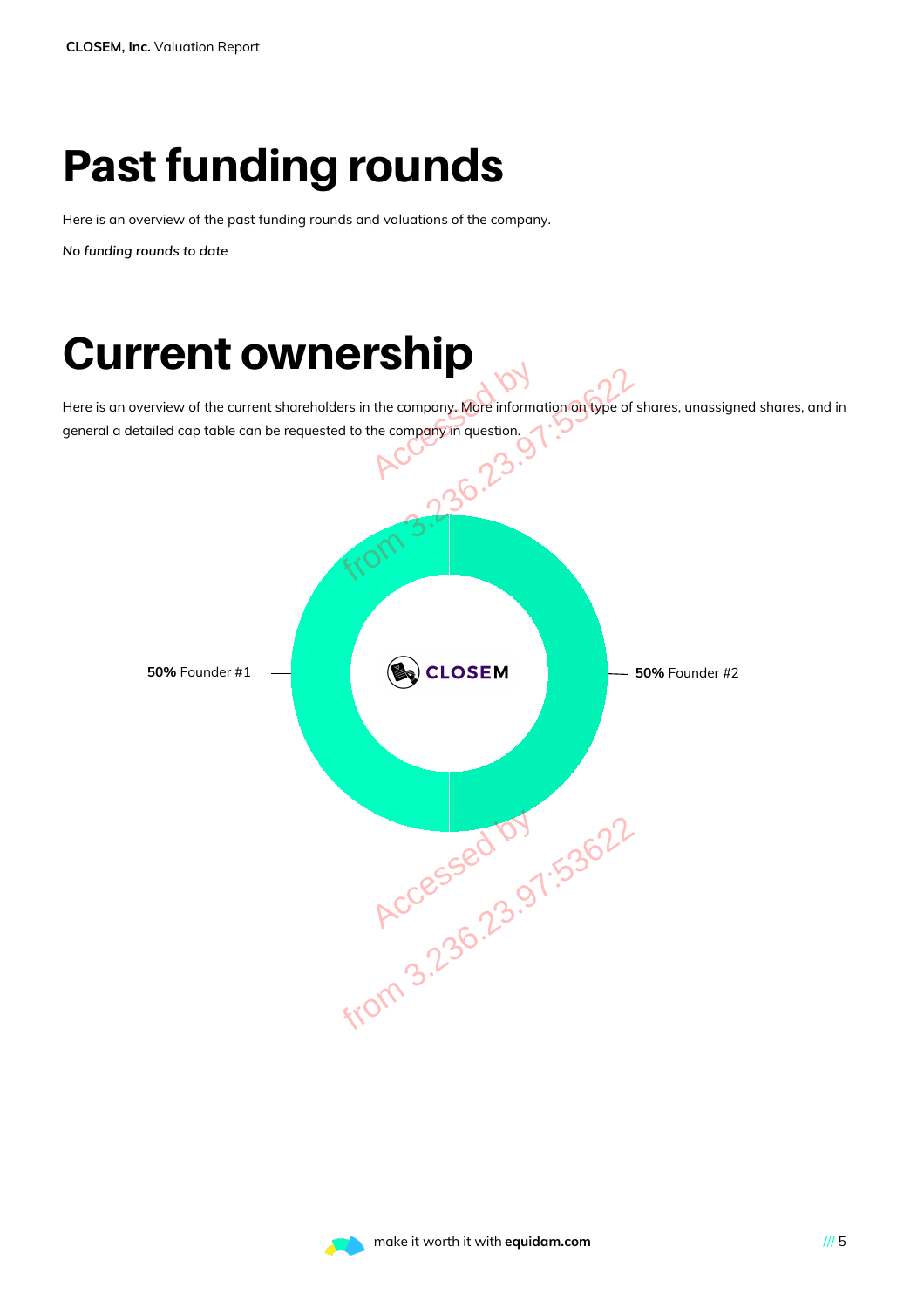### Valuation

The pre-money valuation displayed below is the result of the weighted average of different methods. The use of several methods is a best practice in company valuation, as looking at the business from different perspectives results in a more comprehensive and reliable view.

These methods are compliant with IPEV (International Private Equity Valuation) Guidelines and each of them will be explained in more detail in the following pages of the report.

More information on the weights can be found in the Appendix.



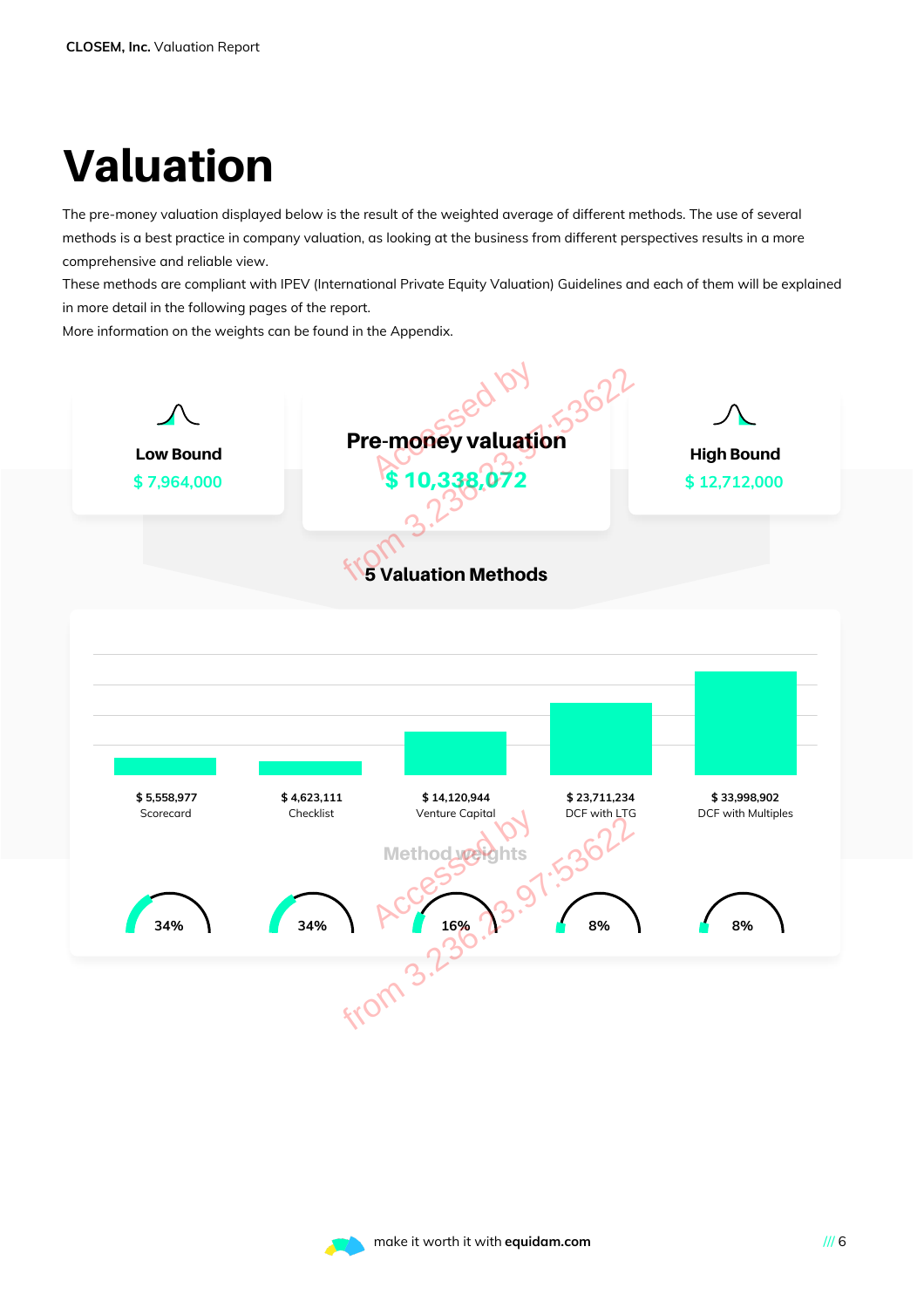### Qualitative methods Scorecard Method: **\$ 5,558,977**

This method was conceived by William H. Payne of Ohio TechAngels group and endorsed by the Ewing Marion Kauffman Foundation. The valuation of the startup depends on how different this is from the assumed average of a set of comparable companies from the same region.

Startups' qualitative traits are divided in 6 criteria, compared with the assumed traits of the average company, and given a score according to whether it over- or under-performs the assumed average company. These scores are multiplied by weights that represent the impact of the criteria on the valuation. The sum o<mark>f thes</mark>e weighted scores multiplied by the average valuation leads to the company's pre-money valuation. by the same of these were controlled by the same of these were controlled by the same of the series of the same of the series of the series of the series of the series of the series of the series of the series of the serie



#### Normalized scores of the company for each criteria

/// Please see appendix for data sources, defaults, and breakdown of the traits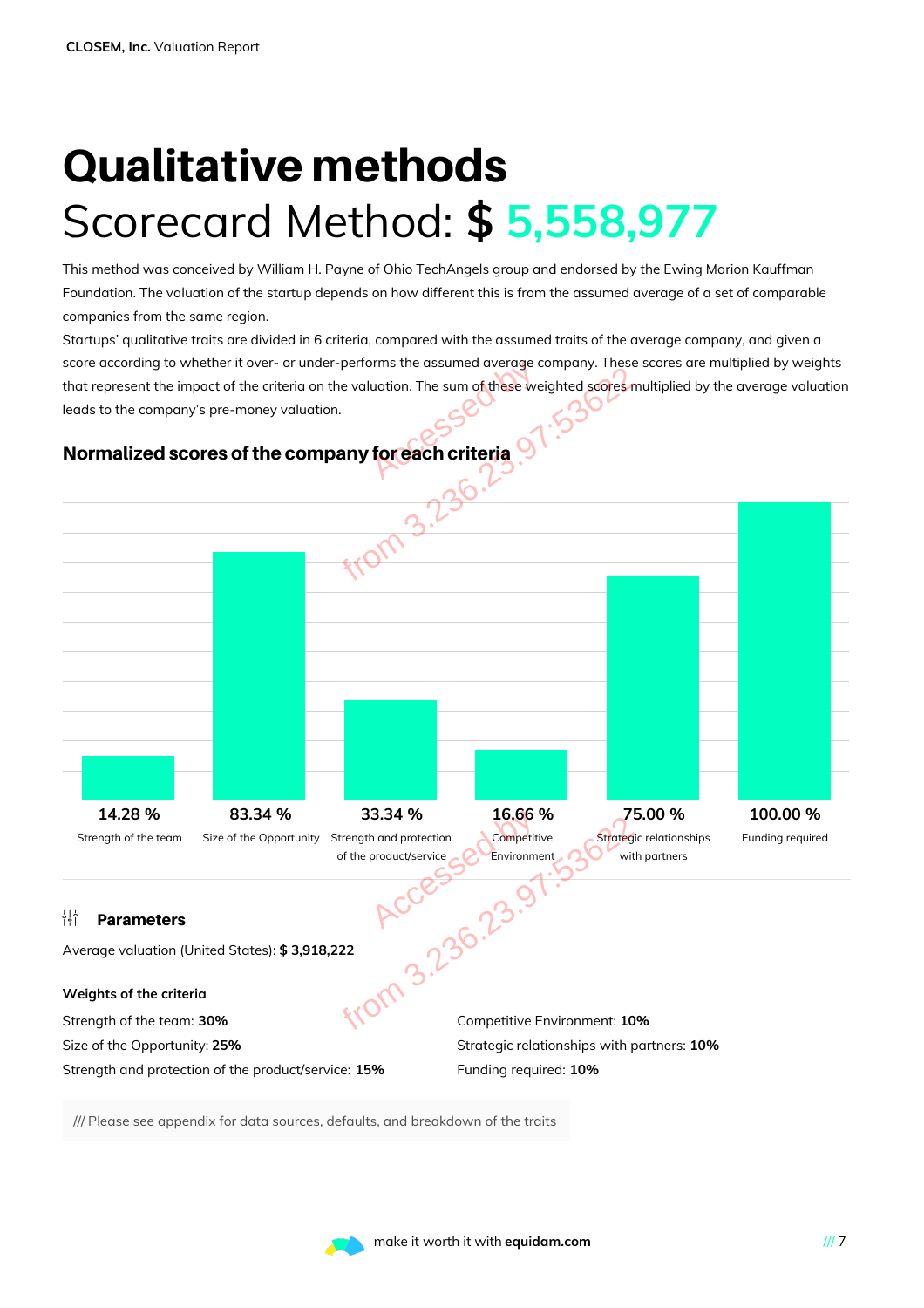### Checklist Method: **\$ 4,623,111**

The creator of the method is Dave Berkus, one of the most prominent Californian angel investors. The valuation of the startup consists of intangible building blocks that sum up to the assumed maximum pre-money valuation. The maximum pre-money valuation is split in 5 criteria according to their weight. The startup obtains portions of these maximum criteria valuations according to how close its qualitative traits are to the most desirable ones. Their sum is the startup pre-money valuation.



/// Please see appendix for data sources, defaults, and breakdown of the traits

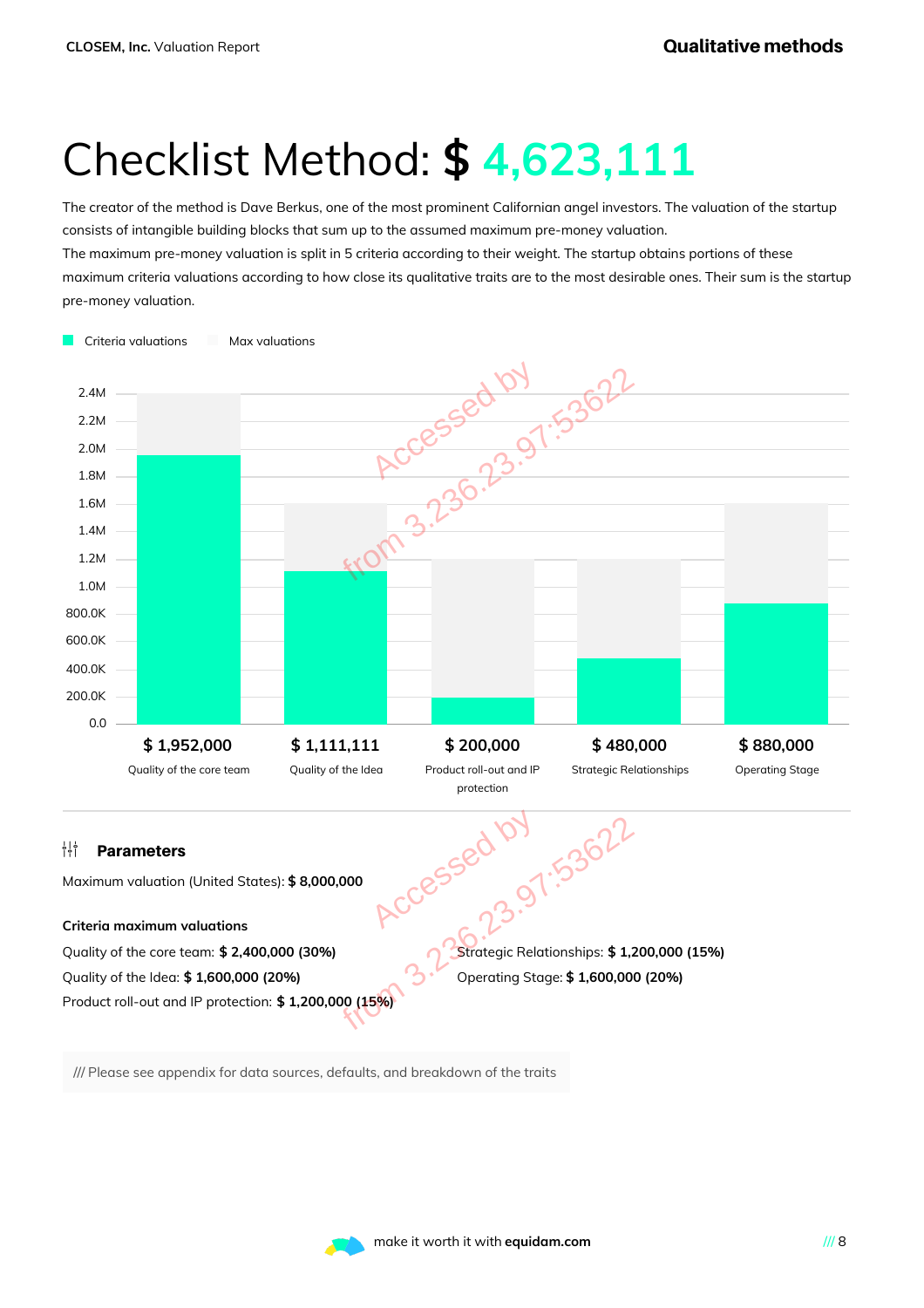### Qualitative traits summary

Below a summary of the traits at the basis of the scores for the two qualitative methods. Please see appendix for detailed breakdown of which trait is used in which method.



#### Team

**Founders**



#### **Network**

Board of advisors: **Advisors not organized in a board** Legal consultants: **Yes**

Time commitment: **Planning to commit full time** Average age: **More than 45** Founded other companies before: **Yes, with successful exit(s)** Full time<br>
With successful exit(s)<br>
Solar RCCESSED<br>
Solar RCCESSED<br>
Solar RCCESSED<br>
Solar RCCESSED<br>
Solar RCCESSED<br>
Solar RCCESSED<br>
Solar RCCESSED<br>
Solar RCCESSED<br>
Solar RCCESSED<br>
Solar RCCESSED<br>
Solar RCCESSED<br>
Solar RCCE

**Core team skills and expertise**

Working together for: **More than 5 years**

Years of experience in the industry: **60**

Business and managerial background: **Top-tier management**

**experience**

Technical skills: **Most technical skills inhouse**



#### Market

Total Addressable Market (TAM): **\$ 14,000,000,000** Annual growth rate of the market: **35.00 %** Demand validated: **Yes**

Internationalization: **Local focus now, international expansion planned**

#### Product

Product roll-out: **Minimum Viable Product** Feedback received: **All positive** Loyalty to the product/service: **High retention** Partners: **Contracts with key strategic partners signed**



#### Competition

Level of competition: **Dominated by several players** Competitive products are: **Good** Differentiation from current solutions: **Not comparable solutions** International competition: **Not yet developed** eral players<br>eral players<br>of comparable solutions<br>oped<br>able solutions<br>oped

## **Protection** Accessed by

 $\bigcirc$ 

Barriers to entry of the market: **Modest** Applicable IP: **Trademark and/or domain names**

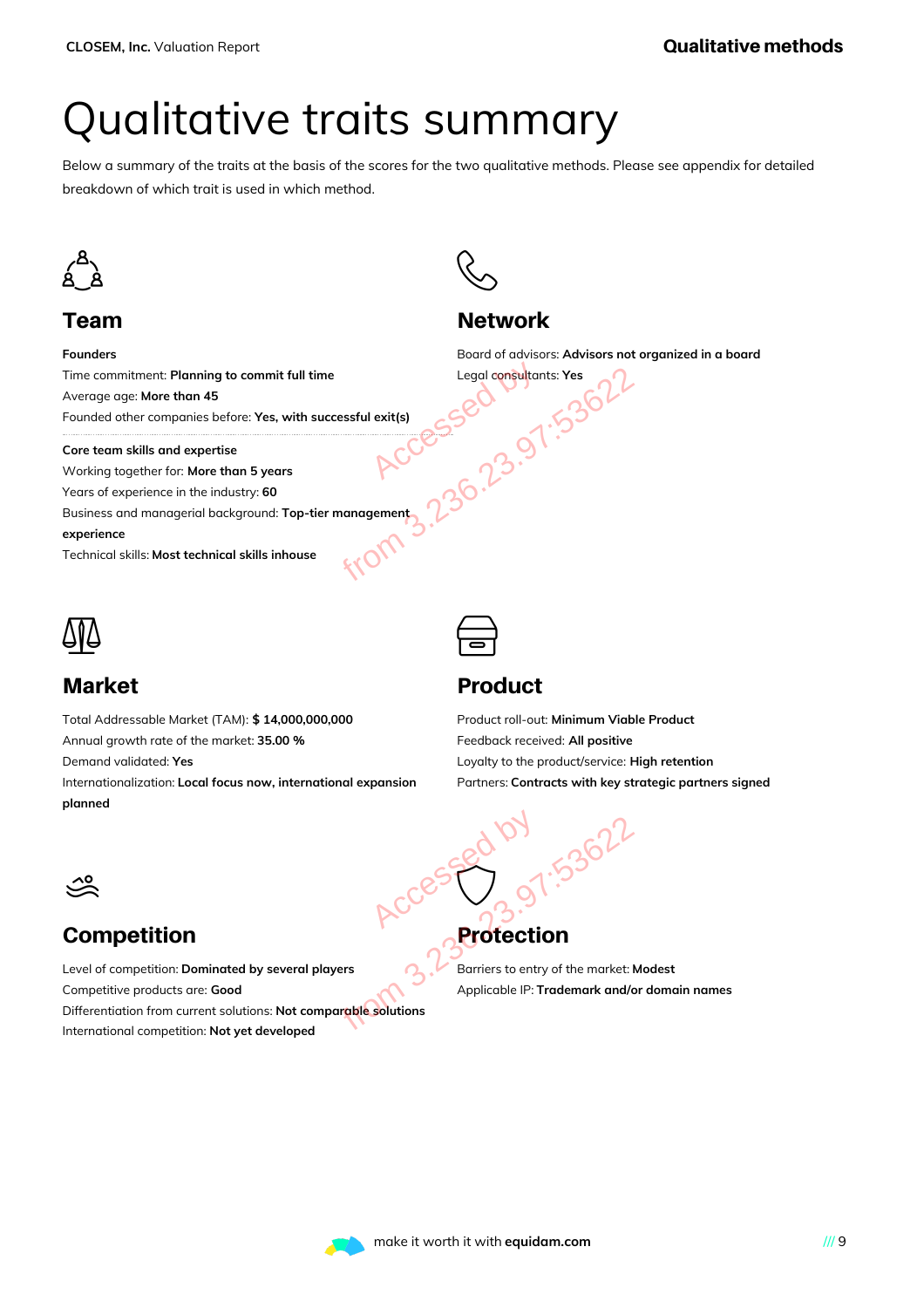### VC Method Premoney Valuation: **\$ 14,120,944**

The VC (Venture Capital) method is one of most common approaches among financial practitioners in the private company market. The startup is given the valuation that will grant investors a predetermined return at the exit. The potential exit value of the company is computed with an industry-based EBITDA multiple. The valuation is equal to this value discounted by a required ROI (Return On Investment). This depends on the startup's stage of development, higher for early stage riskier companies, lower for more mature ones. It is the minimum rate that will allow investors to have positive returns from portfolios where most companies fail and gains come from a selected few.



/// Please see appendix for data sources and defaults

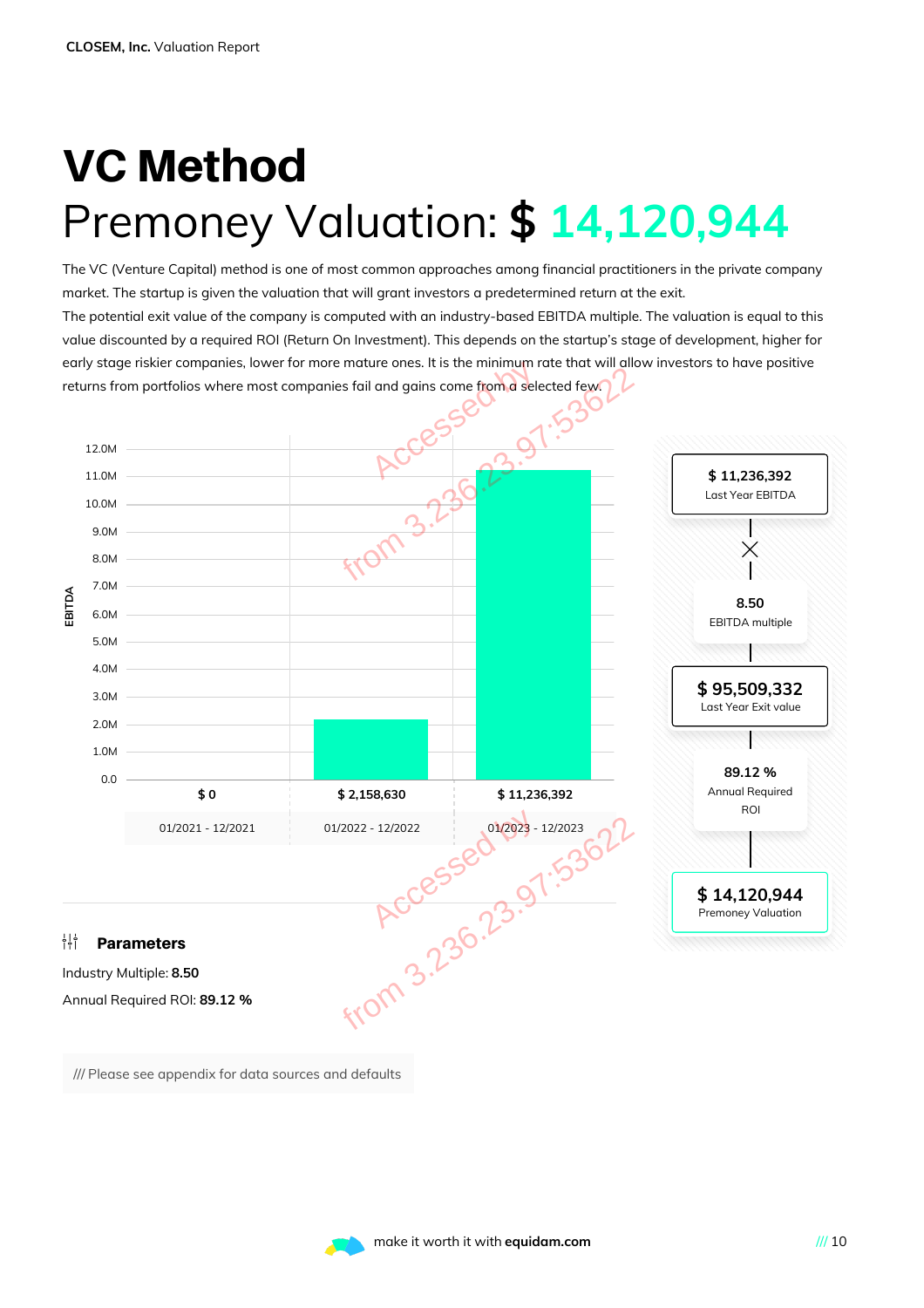### DCF Methods

The DCF (Discounted Cash Flow) methods represent the most renown approach to company valuation, recommended by academics and a daily tool for financial analysts. The valuation is the present value of all the free cash flows to equity the startup is going to generate in the future, discounted by its risk.

These methods weight the projected free cash flow to equity by the probability the startup will survive. Then, the flows are discounted to present by a rate that represents risks related to industry, size, development stage and profitability. Lastly, an illiquidity discount is applied to the sum of the discounted cash flows to compute the valuation.

The value of cash flows beyond the projected ones is represented by the TV (Terminal Value) and the way it is calculated is the difference between the following two methods.

The DCF with LTG (Long Term Growth) assumes the cash flows beyond the projected ones will grow forever at a constant rate based on the industry and computes the TV accordingly.



/// Please see appendix for data sources and defaults

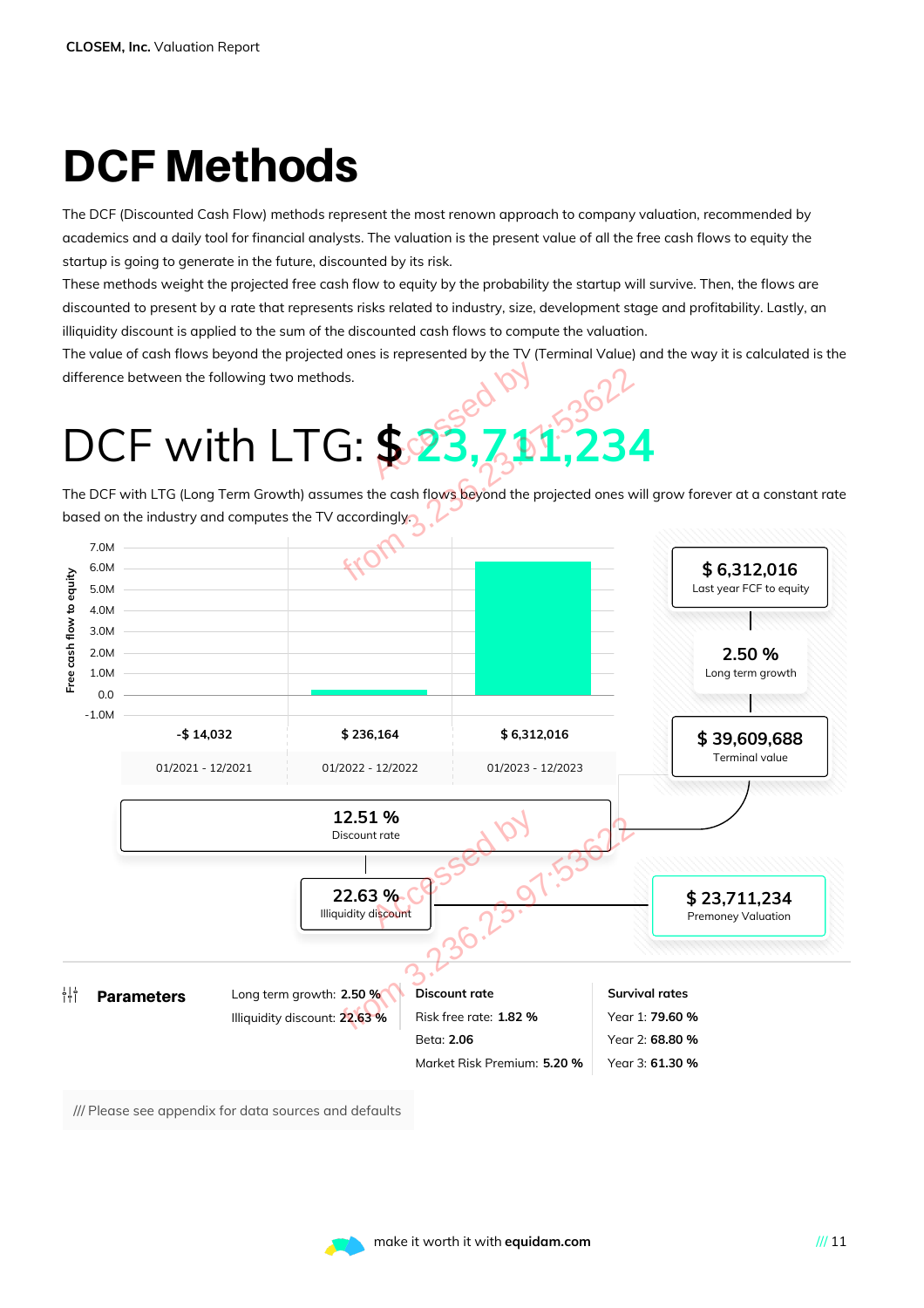### DCF with Multiples: **\$ 33,998,902**

The DCF with Multiple assumes the TV (Terminal Value) is equal to the exit value of the company computed with an industrybased EBITDA multiple.



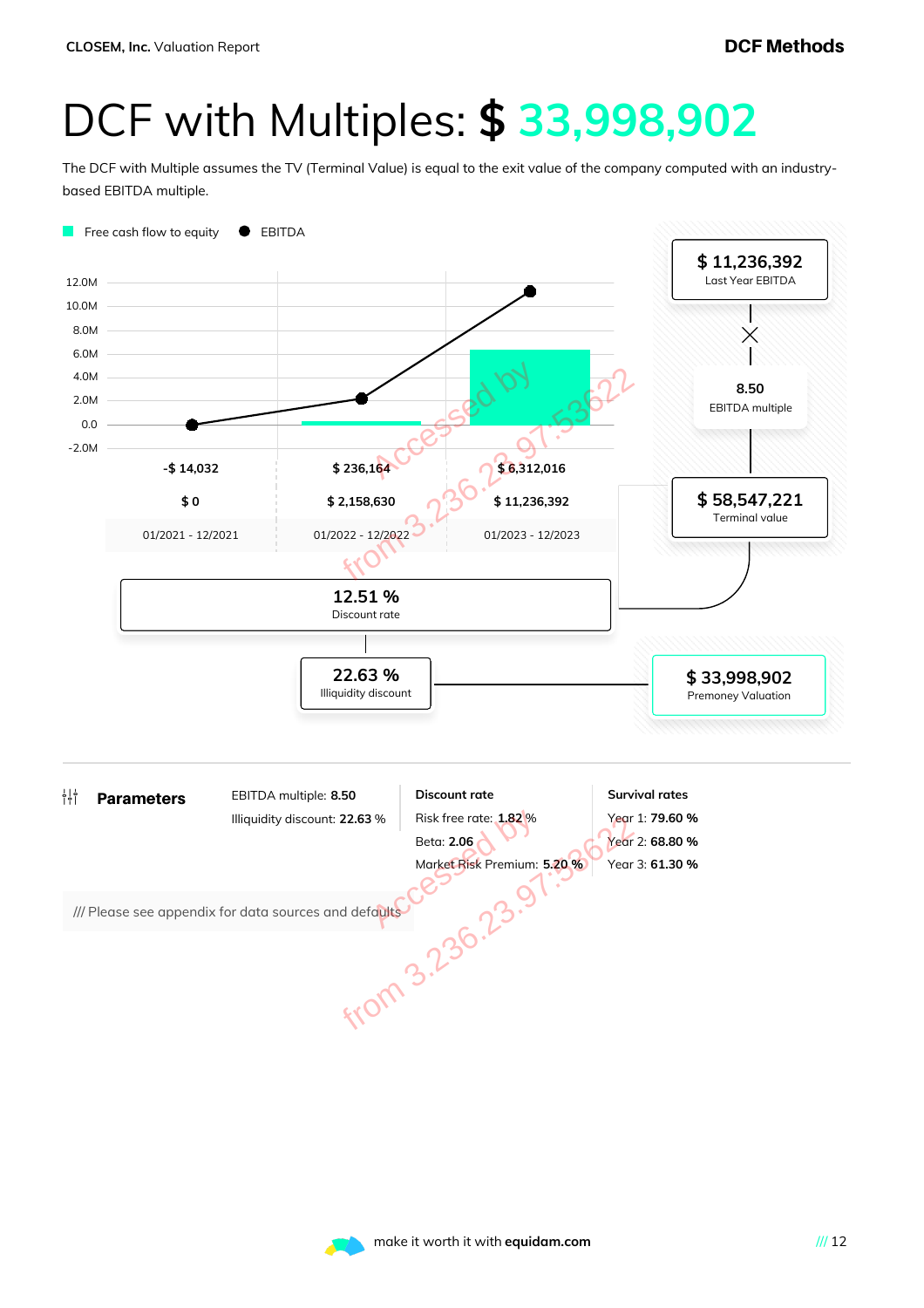### Financial Projections Profit & Loss

The profit & loss projections are displayed below. Data about revenues and operating costs are provided by the company. Depreciation and amortization, interest, and taxes are either provided by the company or estimated by Equidam. Please consult our methodology document for more details.

|                 |                           | 01-2020 - 12-2020 | 01-2021 - 12-2021 | 01-2022 - 12-2022 | 01-2023 - 12-2023   |
|-----------------|---------------------------|-------------------|-------------------|-------------------|---------------------|
| Revenues        |                           |                   | 100,000           | 10,258,630 > 100  | 25,236,392<br>$+2X$ |
|                 | Cost of Goods Sold        |                   | 100,000           | 8,100,000 $+81X$  | 14,000,000<br>$0\%$ |
| <b>Salaries</b> |                           |                   |                   |                   |                     |
|                 | <b>Operating Expenses</b> |                   |                   |                   |                     |
|                 |                           |                   |                   |                   |                     |
|                 | <b>EBITDA</b>             |                   |                   | 2,158,630         | 11,236,392<br>$+5X$ |
| D&A             | Ebitda margin             |                   | 3,100             | 317,969 > 100     | 782,208<br>$+2X$    |
|                 | <b>EBIT</b>               |                   | $-3,100$          | 1,840,661         | 10,454,184<br>$+5X$ |
|                 | Ebit margin               |                   |                   |                   |                     |
| Interest        |                           |                   |                   | 1,123             |                     |
|                 | EBT                       |                   | $-3,100$          | 1,839,538         | 10,454,184<br>$+5X$ |
| <b>Taxes</b>    |                           |                   |                   | 195,838           | 2,822,629<br>$+5X$  |
|                 | Nominal tax rate          |                   |                   |                   |                     |
|                 | Effective tax payable     |                   | $-837$            | 496,675           | 2,822,629           |
|                 | Deferred tax assets       |                   | 83.               |                   |                     |
|                 | Net profit                |                   | $-3,100$<br>מ'    | 1,343,700         | 7,631,554<br>$+5X$  |
|                 | Net profit margin         |                   |                   |                   |                     |
|                 |                           |                   |                   |                   |                     |

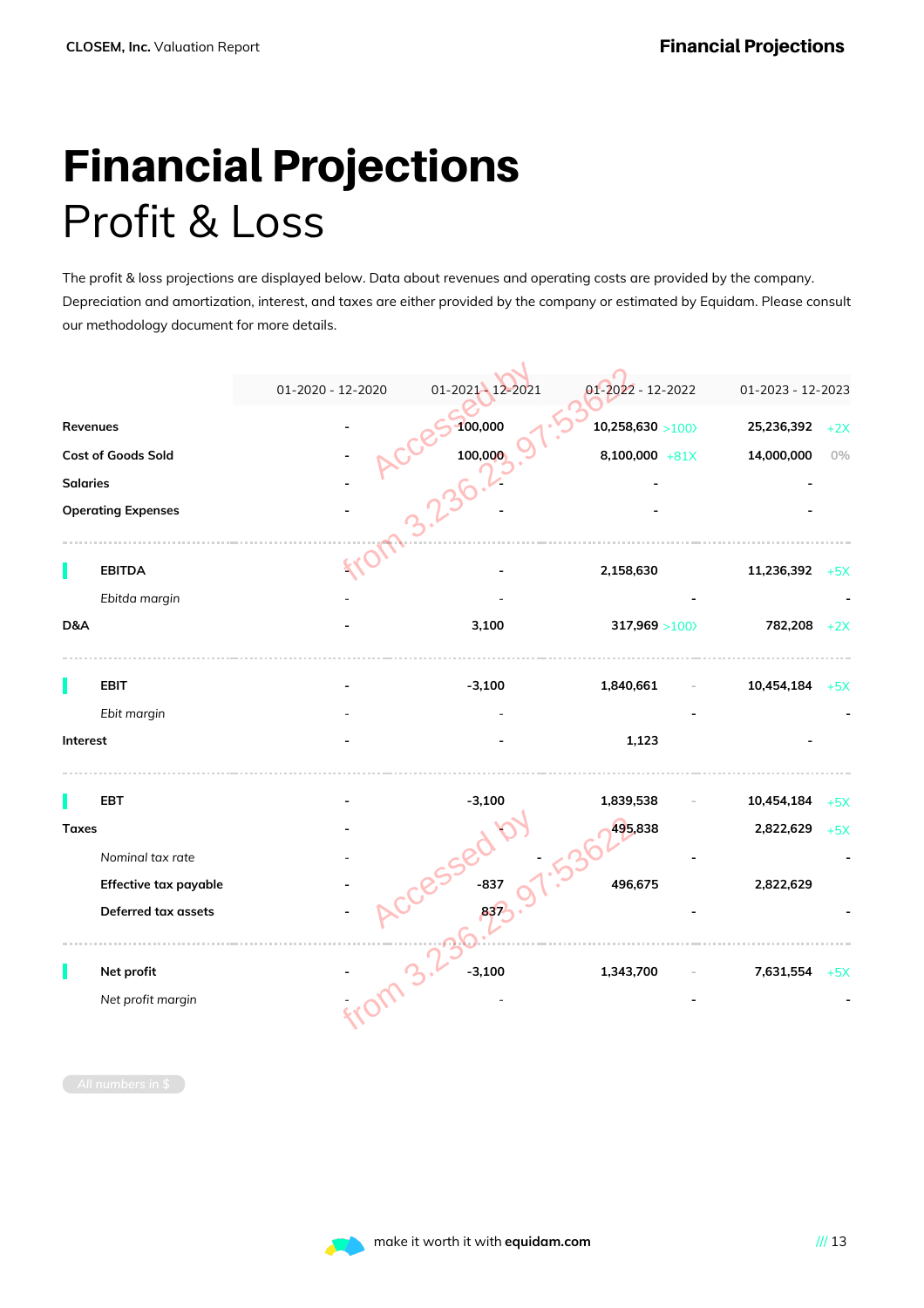### Cash Flow

The cash flow projections are displayed below. Capital expenditure, debt at the end of the year, and equity fundraising are provided by the company. Account payables, account receivables, inventory and D&A are either provided by the company or estimated by Equidam based on the average percentage of revenues for public companies in the company's industry.

|     |                                  | 01/2020 - 12/2020 | 01/2021 - 12/2021  | 01/2022 - 12/2022 | 01/2023 - 12/2023  |
|-----|----------------------------------|-------------------|--------------------|-------------------|--------------------|
|     | Net profit                       |                   | $-3,100$           | 1,343,700         | 7,631,554<br>$+5X$ |
|     | <b>Change in Working Capital</b> |                   | 14,032             | 1,425,504         | 2,101,746          |
|     | <b>Working capital</b>           |                   | 14,032             | 1,439,536 > 100   | 3,541,282<br>$+2X$ |
|     | <b>Account Payables</b>          |                   | 11,062             | 1,134,843         | 2,791,732          |
|     | <b>Account Receivables</b>       |                   | 19,153             | 1,964,927         | 4,833,752          |
|     | Inventory                        | .010 3.236.       | 5,940              | 609,452           | 1,499,262          |
| D&A |                                  |                   | 3,100              | 317,969 > 100     | 782,208<br>$+2X$   |
|     | <b>Capital expenditures</b>      |                   |                    |                   |                    |
|     | Change in outstanding debt       |                   |                    |                   |                    |
|     | Debt at the end of the year      |                   |                    |                   |                    |
|     | Free cash flow to equity         |                   | $-14,032$          | 236,164           | $6,312,016$ +26X   |
|     | <b>Equity fundraising</b>        |                   |                    |                   |                    |
|     | Free cash flow                   |                   | $-14,032$          | 236,164           | $6,312,016$ +26X   |
|     | Beginning of the year cash       |                   |                    | $-14,032$         | 222,132            |
|     | End of the year cash             |                   |                    | 222,132           | 6,534,148          |
|     | All numbers in $$$               |                   | <b>ACCESSEMARY</b> |                   |                    |

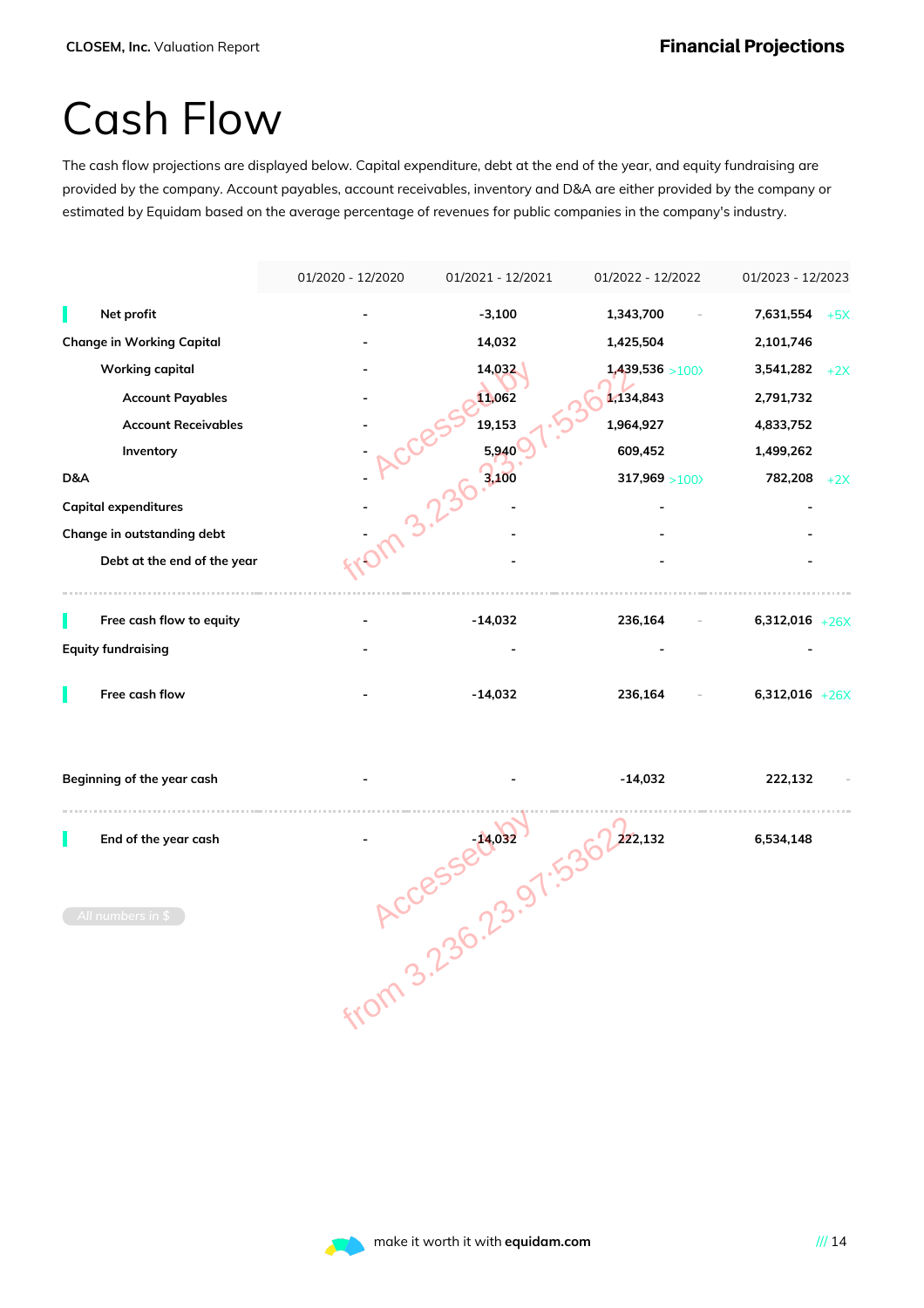### Conclusion Legal Notes

Equidam Valuation SL does not represent or endorse the accuracy or reliability of any advice, opinion, statement or any other information displayed or distributed through this report or its website. The estimates and the data contained herein are made using the information provided by the user, publicly available information and data for different industries. Equidam Valuation SL has not audited or attempted to confirm this information for accuracy or completeness.

Under no circumstances the present report is to be used or considered as an offer, solicitation, or recommendation to sell, or a solicitation of any offer to buy any security. Equidam Valuation SL excludes any warranties and responsibilities concerning the results to be obtained from the present report nor their use and shall not be liable for any claims, losses or damages arising from or occasioned by any inaccuracy, error, delay, or omission, or from use of the report or actions taken in reliance on the information contained in it. The use of this report and the information provided herein is subject to Equidam Valuation SL online **Terms of Use** [**https://www.equidam.com/term-of-use/ [https://www.equidam.com/term-of-use/]** ] and **Privacy Policy** [**https://www.equidam.com/privacy-policy/ [https://www.equidam.com/privacy-policy/]** ]. e used or considered as an a<br>am Valuation SL excludes are<br>their use and shall not be lick<br>, or omission, or from use of<br>and the information provided Franchistan Bureau of Considered as an offer, solicitation,<br>ecurity. Equidam Valuation SL excludes any warranties arent report nor their use and shall not be liable for any clair<br>extray, error, delay, or omission, or from

**Accessed by 1.53622**<br>Accessed by 1.53622

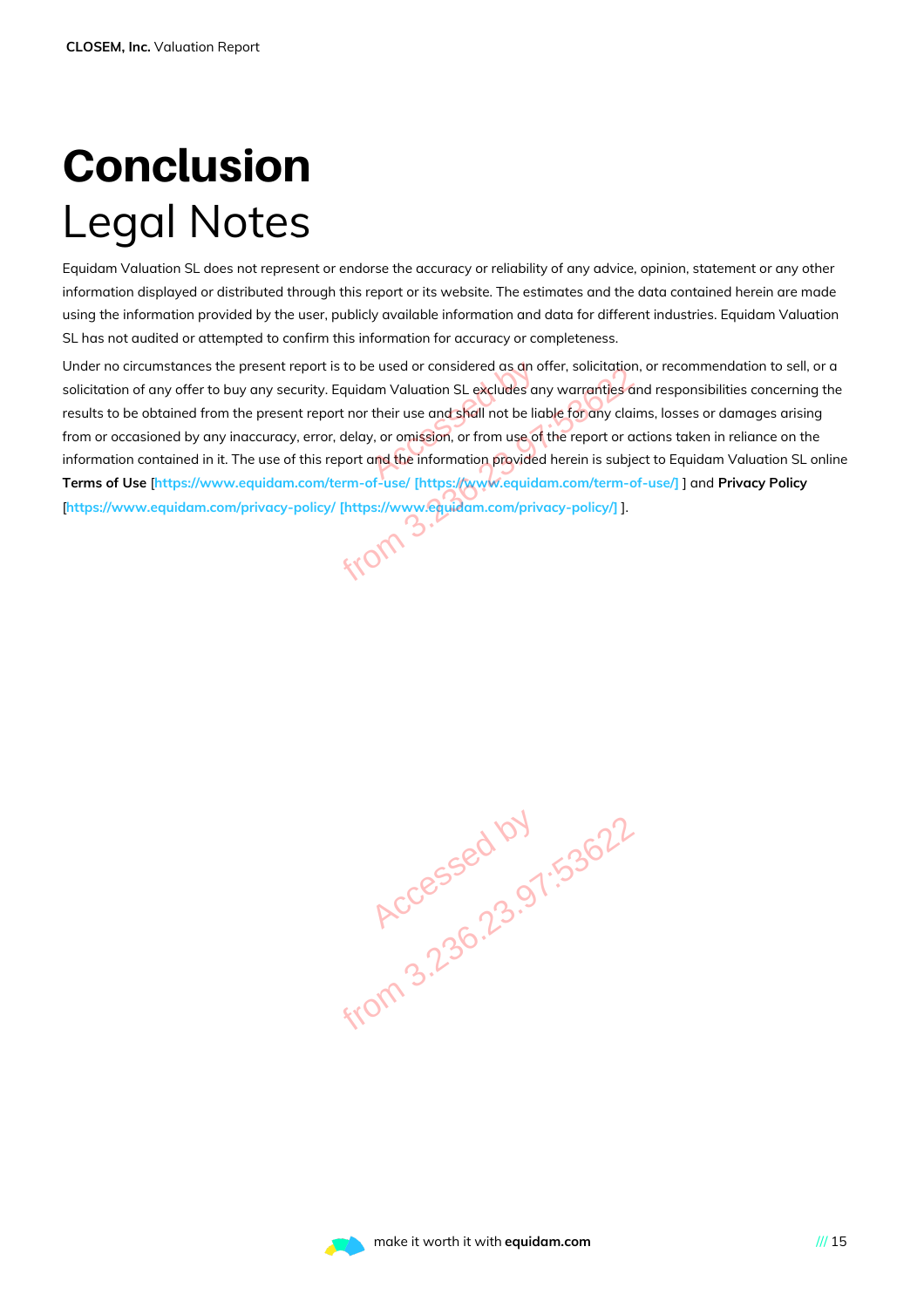### Appendix Weights of the methods

The default weight of each method is determined by Equidam based on the stage of development, and they are shown below. They can be manually adjusted by the company.

#### Default weights of the 5 methods

| <b>Stage of development</b>                                 | <b>Checklist Method</b> | <b>Scorecard Method</b> | VC Method | <b>DCF</b> with LTG | <b>DCF</b> with Multiples |
|-------------------------------------------------------------|-------------------------|-------------------------|-----------|---------------------|---------------------------|
| Idea stage                                                  | 38%                     | 38%                     | 16%       | 4%                  | 4%                        |
| Development stage                                           | 30%                     | 30%                     | 16%       | 12%                 | 12%                       |
| Startup stage                                               | 15%                     | 15%                     | 16%       | 27%                 | 27%                       |
| <b>Expansion stage</b>                                      | 6%                      | 6%                      | 16%       | 36%                 | 36%                       |
| CLOSEM, Inc. stage of development: Startup stage            |                         |                         |           |                     |                           |
| These are determined according to the following principles: |                         |                         |           |                     |                           |

These are determined according to the following principles:

- Qualitative information is more important in early stage companies, where performance uncertainty is extremely high, so qualitative methods are weighted in more
- The investors' view is equally important across all stages, so the weight of the VC method does not change
- Quantitative information is more reliable in later stages, when a company already has a proven financial track record. Therefore, it is possible to use the DCF methods more extensively as projected results get founded in past performance

**Accessed by 1.53622**<br>Accessed by 1.53622

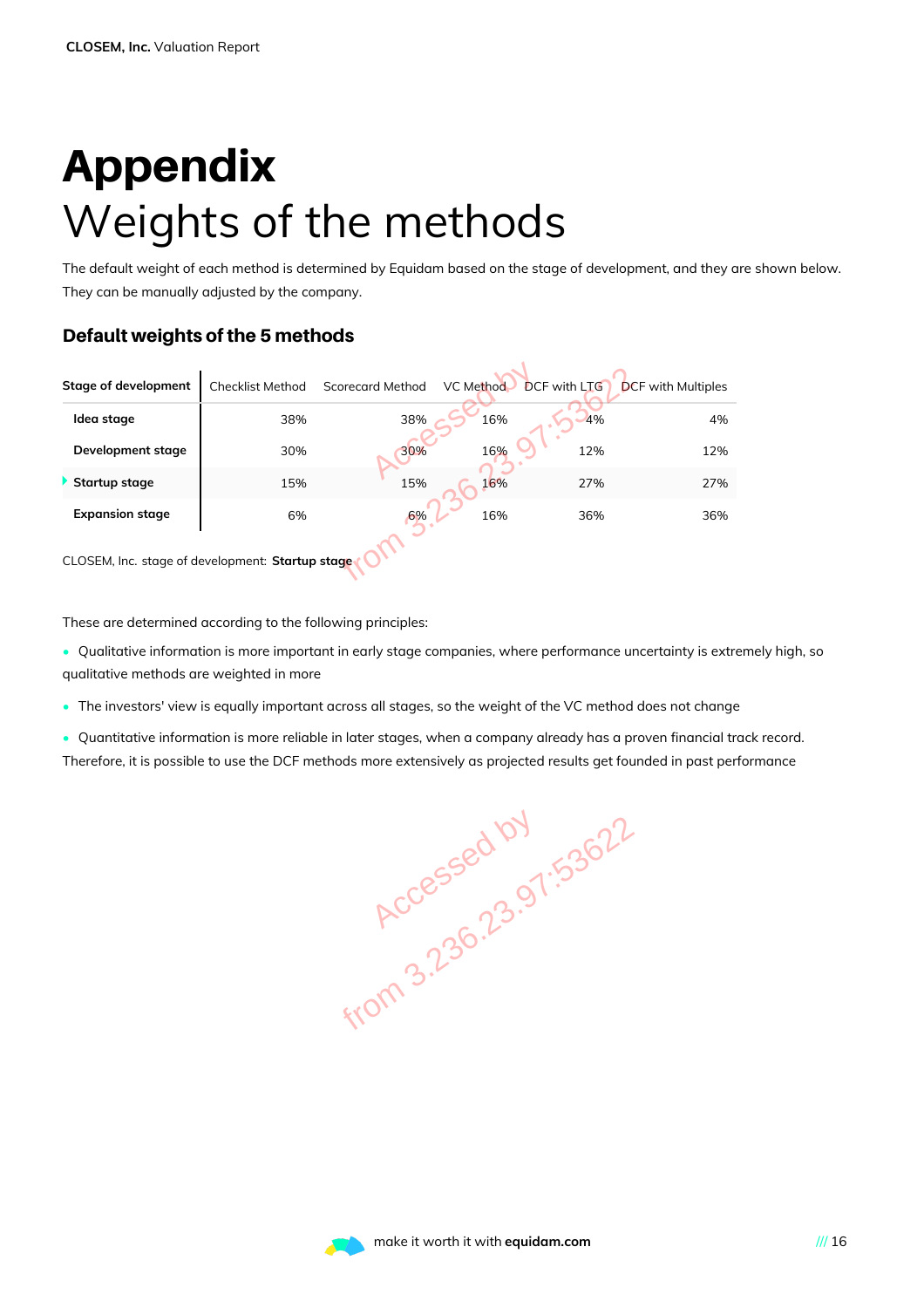### Qualitative methods

#### Default average and maximum valuations data sources

*Dataset:* Pre-money market valuations from transactions in the last 30 months of company in all industries, all countries, and at seed funding stage

#### *Datasource:* Crunchbase

- *Usage:* Computation of average and maximum (net of outliers) pre-money valuations in given geographic areas for the qualitative methods (Scorecard and Checklist respectively)
- *Update:* Biannual

## Scorecard Method

#### Default weights of the criteria and breakdown in their traits

| Average valuation (Scorecard Method) in United States: \$3,918,222                                    |                                             |                                                        |     |  |
|-------------------------------------------------------------------------------------------------------|---------------------------------------------|--------------------------------------------------------|-----|--|
| Maximum valuation (Checklist Method) in United States: \$8,000,000                                    |                                             |                                                        |     |  |
|                                                                                                       |                                             |                                                        |     |  |
| Scorecard Method                                                                                      |                                             |                                                        |     |  |
| Default weights of the criteria and breakdown in their traits                                         |                                             |                                                        |     |  |
|                                                                                                       |                                             |                                                        |     |  |
| Strength of the team                                                                                  | 30%                                         | Size of the Opportunity                                | 25% |  |
| Time commitment of the founders<br>Estimated revenues in the third year according to the stage of the |                                             |                                                        |     |  |
| Number of employees                                                                                   | development                                 |                                                        |     |  |
| Team spirit and comradeship                                                                           | Estimated size of the market in three years |                                                        |     |  |
| Years of industry experience of the core team<br>Geographical scope of the business                   |                                             |                                                        |     |  |
| Business and managerial background of the core team                                                   |                                             |                                                        |     |  |
| <b>Competitive Environment</b>                                                                        | 10%                                         | Strength and protection of the product/service         | 15% |  |
| Stage of the product/service roll-out                                                                 |                                             | Level of competition in the market                     |     |  |
| Degree of loyalty of customers                                                                        |                                             | Quality of competitive products/services               |     |  |
| Competitive advantage over other products/services<br>Type of IP protection applicable                |                                             |                                                        |     |  |
| Barriers to entry of the market<br>IP protection in place (if any)                                    |                                             |                                                        |     |  |
|                                                                                                       |                                             | Threat of international competition                    |     |  |
| <b>Strategic relationships with partners</b>                                                          | 10%                                         | <b>Funding required</b>                                | 10% |  |
|                                                                                                       |                                             |                                                        |     |  |
| Strength of the relationships with key strategic partners                                             |                                             | Capital required according to the stage of development |     |  |
|                                                                                                       |                                             |                                                        |     |  |
|                                                                                                       |                                             |                                                        |     |  |
|                                                                                                       |                                             |                                                        |     |  |

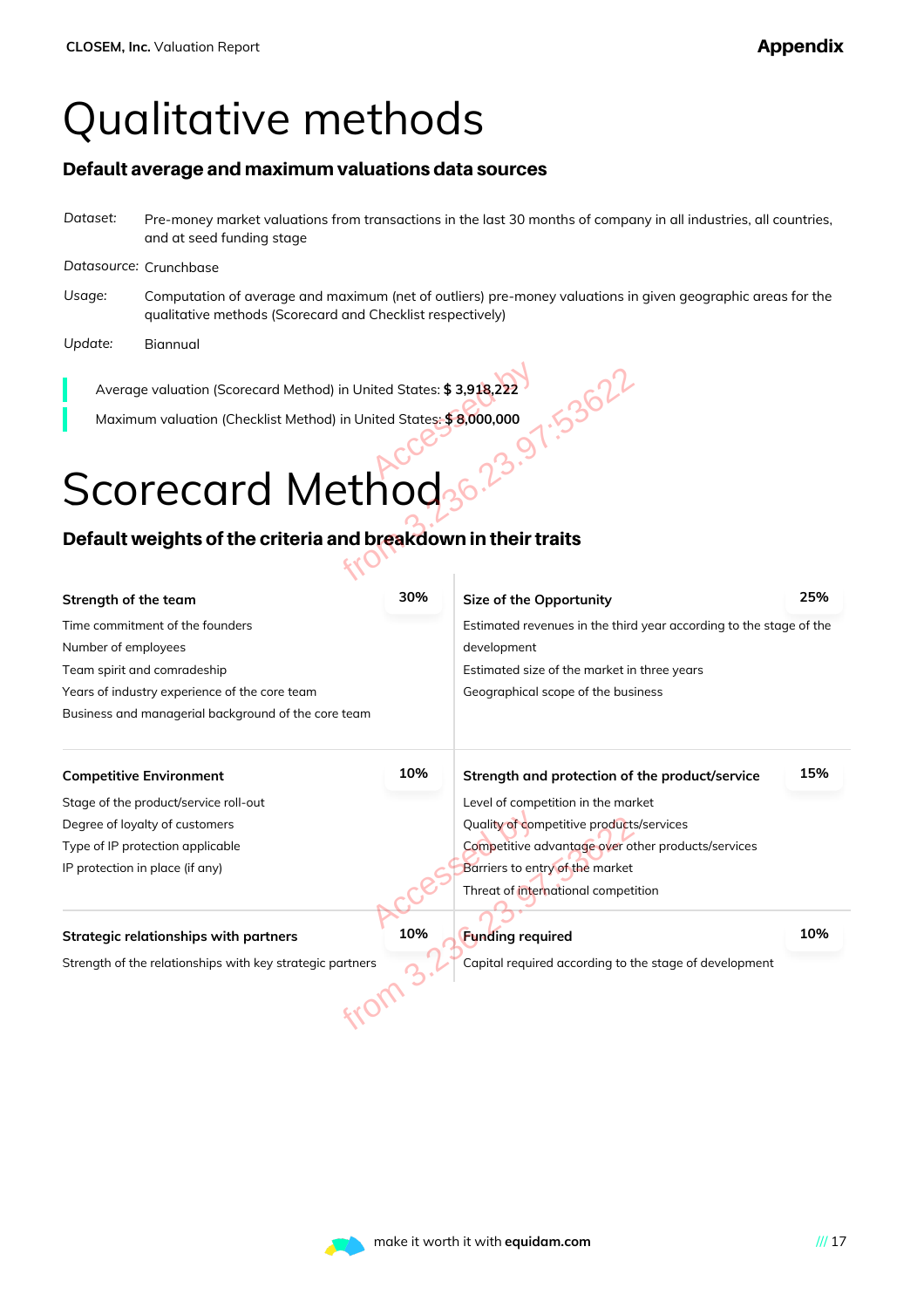### Checklist Method

#### Default weights of the criteria and breakdown in their traits

| Quality of the core team analyzes:                                            | 30% |
|-------------------------------------------------------------------------------|-----|
| Average age of the founders                                                   |     |
| Presence in the team of serial, successful entrepreneurs                      |     |
| Time commitment of the founders                                               |     |
| Team spirit and comradeship                                                   |     |
| Years of industry experience of the core team                                 |     |
| Business and managerial background of the core team                           |     |
| Accessed by .53622<br>Technical skills of the core team                       |     |
| Quality of the idea analyzes:                                                 | 20% |
| Validation of the demand for the product/service                              |     |
| Feedback received by early adopters/industry experts                          |     |
| Level of competition in the market                                            |     |
| Competitive advantage over other products/services                            |     |
| Geographical scope of the business                                            |     |
| Threat of international competition                                           |     |
| Degree of loyalty of customers                                                |     |
| Product roll-out and IP protection analyzes:                                  | 15% |
| Stage of the product/service roll-out                                         |     |
| Type of IP protection applicable                                              |     |
| IP protection in place (if any)                                               |     |
| <b>Strategic relationships analyzes:</b>                                      | 15% |
| Presence of an advisory board and number of advisors                          |     |
| Presence and type of current shareholders                                     |     |
| Relationship with legal counselors                                            |     |
| ,cessed by 53622<br>Strength of the relationships with key strategic partners |     |
|                                                                               |     |
|                                                                               |     |
| <b>Operating stage</b>                                                        | 20% |
| Stage of development                                                          |     |
| From 3.236.23.<br>Current profitability                                       |     |

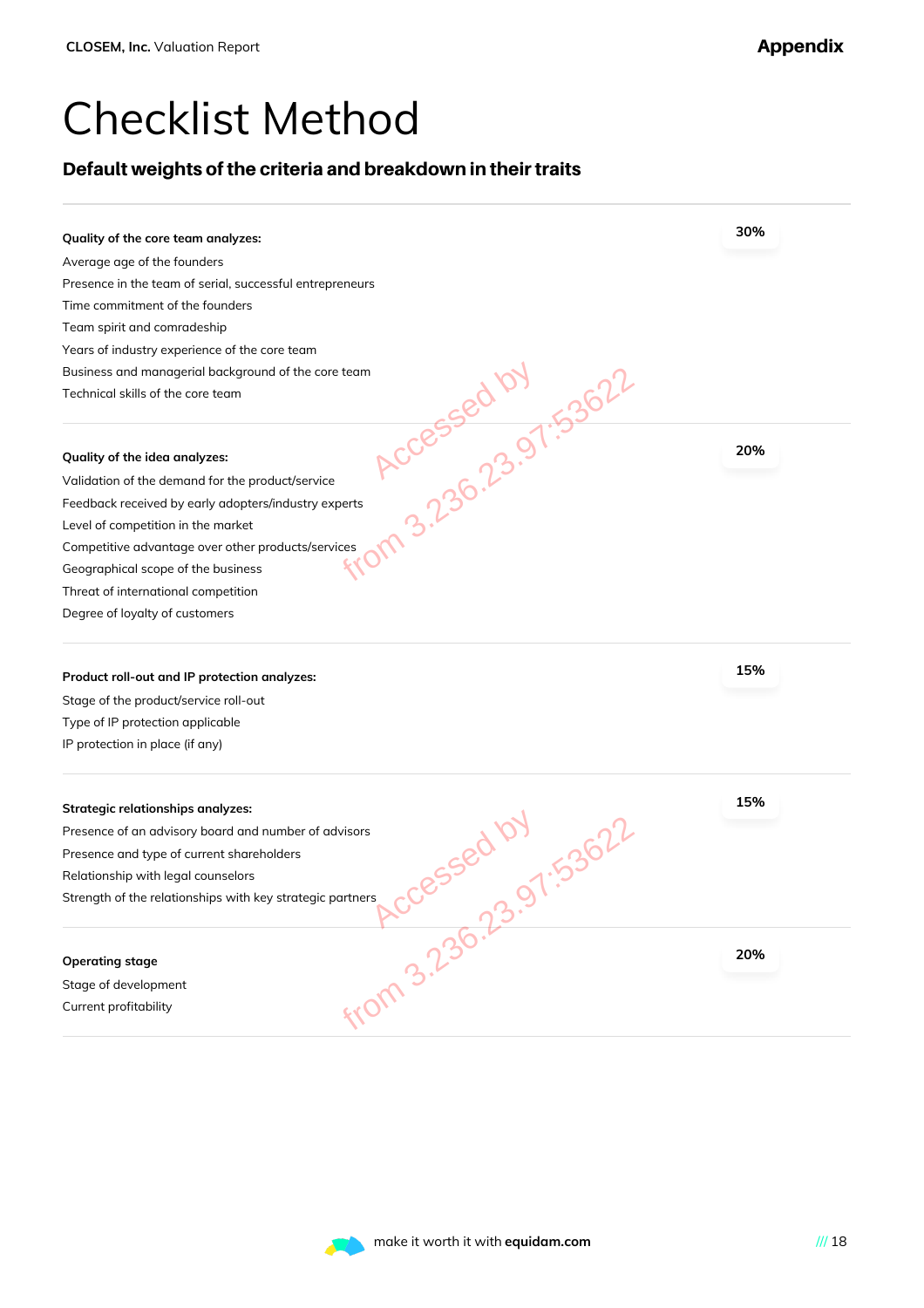### VC method

Below the sources of the valuation parameters used in the VC Method: EBITDA Multiple and Annual Required ROI, and their default values provided by Equidam

#### EBITDA multiple

*Description:* Enterprise value on EBITDA multiples computed over a dataset of global, publicly listed firms organized by industry

*Datasource:* Prof. A. Damodaran, NYU Stern School of Busines

- *Update:* Annual
- *Notes:* We favor the use of EBITDA multiple, as we believe revenue multiples fail to capture the ability of startups to generate cash flow, i.e. the ultimate determinant of value. TDA multiple, as we believe revenue multiples fail to cap<br>the ultimate determinant of value.<br>
COM COM COMPANY COMPANY CONTROLLED AND THE STATE OF COMPANY CONTROLLED AND CONTROLLED AND MULTIPLE STATE OF CONTROLLED AND CONTR

CLOSEM, Inc. industry: **Cloud Computing Services**

Cloud Computing Services EBITDA multiple: **8.50**

#### Annual Required ROI

The default annual required ROI rates are determined by Equidam based on the returns investors require for companies at different stage of development, and are shown below. They can be manually adjusted by the company.

CLOSEM, Inc. stage of development: **Startup stage**

**Accessed by 1.53622**<br>Accessed by 1.53622

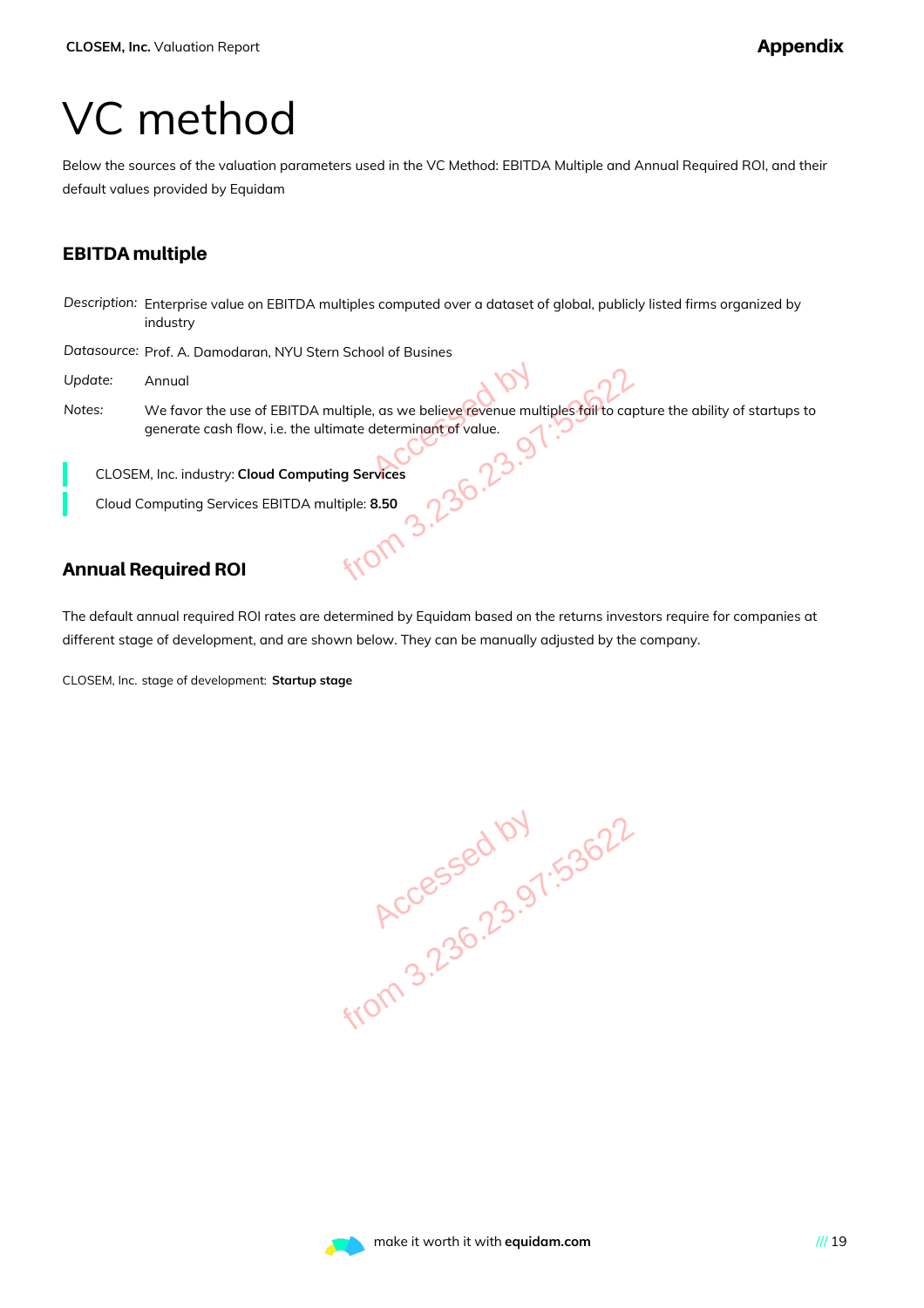### DCF Methods

Below the sources of the valuation parameters used in the DCF Methods: Discount Rate, Survival Rates and Illiquidity Discounts, and their default values provided by Equidam.

#### Discount rate

|  | Risk Free Rate |
|--|----------------|
|  |                |

*Description:* 10Y government rates

*Datasource:* Trading Economics (tradingeconomics.com), various public databases

Update: Bi-annual (but more frequent if macroeconomic conditions are more volatile)

*Notes:* For the Eurozone we apply the German 10Y Bond rate

CLOSEM, Inc. country: **United States**

United States risk free rate: **1.82%**

#### *Industry betas*

*Description:* Industry beta computed over industry specific portfolios of global, public listed companies (same as in EBITDA multiple) Accessed by from 3.236.23.97:53622

*Datasource:* Prof. A. Damodaran, NYU Stern School of Business

*Update:* Annual

CLOSEM, Inc. industry: **Cloud Computing Services**

Cloud Computing Services default beta: **2.06**

#### *Market Risk Premium*

*Description:* Country based total equity risk premium as implied in the previous 12 trailing months. Accessed by from 3.236.23.97:53622

Datasource: Prof. A. Damodaran, NYU Stern School of Business

*Update:* Biannual

CLOSEM, Inc. country: **United States**

United States default market risk premium: **5.20%**

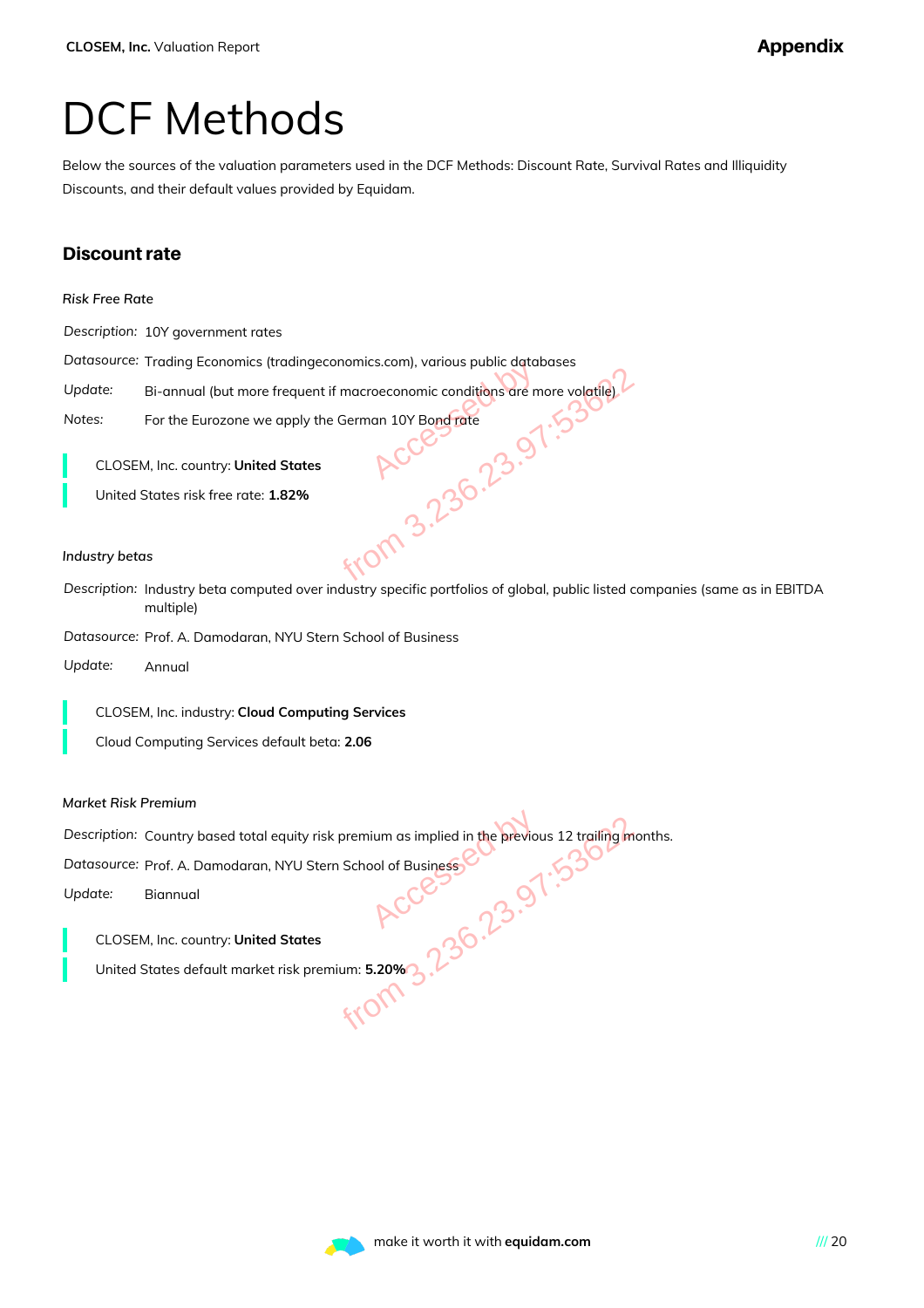#### Survival Rate

*Dataset:* Country-level survival probabilities of the latest cohort of companies with three years of data available.

*Datasource:* European Office of Statistics (http://ec.europa.eu/eurostat), U.S. Bureau of Labor Statistics (https://www.bls.gov/), specific academic research and public offices of statistics for different countries.

*Update:* Annual

CLOSEM, Inc. year of incorporation: **2020** Default survival rate Year 1: **79.60%** Default survival rate Year 2: **68.80%** Default survival rate Year 3: **61.30%** Default survival rate Year 4: **56.85%** Default survival rate Year 5: **53.16%** Default survival rate Year 6: **50.14%** Default survival rate Year 7: **47.59%** Default survival rate Year 8: **45.38%** Default survival rate Year 9: **43.43%** Default survival rate Year 10: **41.69%**

.30%<br>
.36%<br>
.16%<br>
.14%<br>
.38%<br>
.38%<br>
.43%<br>
.43%<br>
.40M<br>
.1.69%<br>
.169%<br>
.169%<br>
.169%<br>
.169%

#### Illiquidity discount

The default illiquidity discount is assigned based on current profitability and projected revenues, according to the approach suggested by William L. Silber.



**Accessed by 1.53622**<br>Accessed by 1.53622

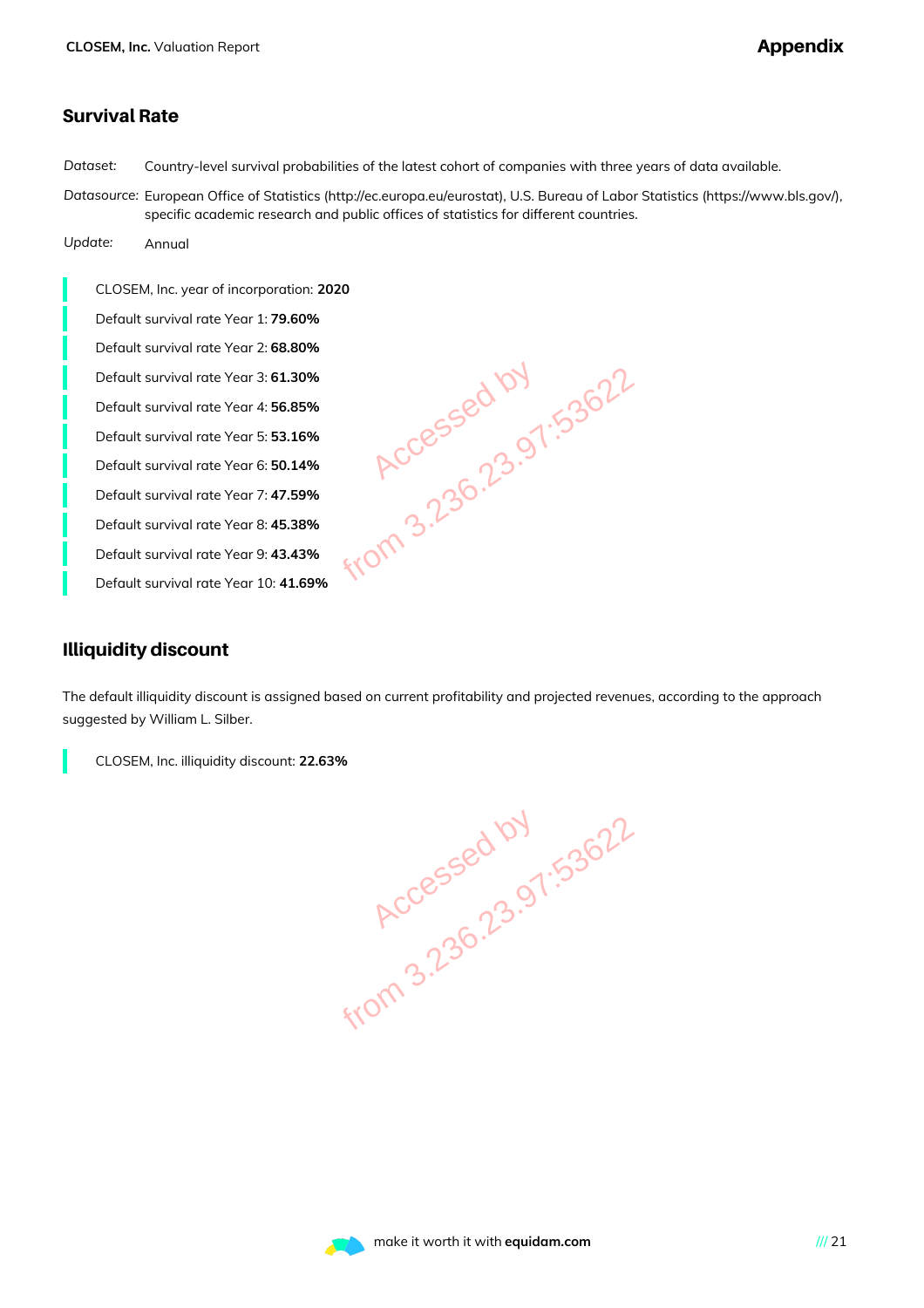### DCF with LTG

#### Long term growth

*Dataset:* Global, publicly listed companies organized by industry (same as in EBITDA multiple)

*Datasource:* Prof. A. Damodaran, NYU Stern School of Business

- *Update:* Annual
- *Notes:* The value is winsorized over a 0% 2.5% range. We do not want the long term growth to be above world GDP growth expectations, as it would mean the company is going to overgrow world economy at some point in time

CLOSEM, Inc. industry: **Cloud Computing Services**

Cloud Computing Services default long term growth: **2.50**

# DCF with Multiples omputing Services<br>
ault long term growth: 2.50<br>
Aultiples 0.23.991:53622<br>
Aultiples 0.236.23.991:53622<br>
mpanies organized by industry<br>
Mu Stern School of Business

#### EBITDA multiple

*Dataset:* Global, publicly listed companies organized by industry

*Datasource:* Prof. A. Damodaran, NYU Stern School of Business

- *Update:* Annual
- *Notes:* We favor the use of EBITDA multiple, as we believe revenue multiples fail to capture the ability of startups to generate cash flow, the ultimate determinant of value.

CLOSEM, Inc. industry: **Cloud Computing Services**

Cloud Computing Services default EBITDA multiple: **8.50**

**Accessed by 1.53622**<br>Accessed by 1.53622